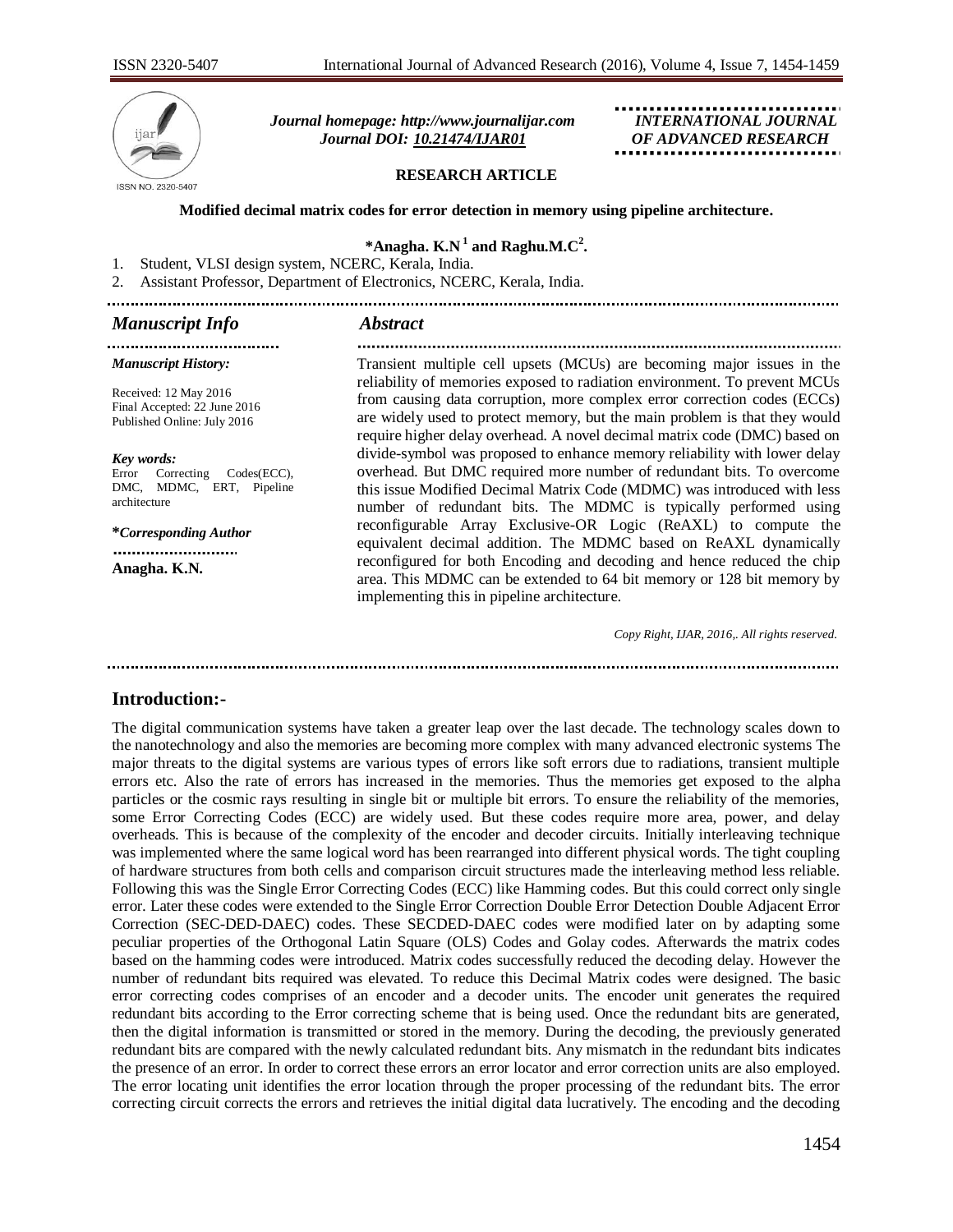units require an encoder circuit in order to generate the redundant bits. This makes the circuit complex. To reduce the complexity the Encoder Reuse Technique (ERT) was introduced, where the same encoder is reused in the decoding section. This research work was carried out to come up with a better Error Correcting Scheme with less delay over head and power consumption. For this purpose, various existing systems were studied in detail and their advantages and disadvantages were noted down. From these details a design was developed with lower delay that contains some adapted qualities from the other models.

## **Existing System:-**

The Decimal Matrix Code (DMC) is a potential Error Correcting Scheme employing decimal algorithm. First, during the encoding (write) process, information bits D are fed to the DMC encoder, and then the horizontal redundant bits H and vertical redundant bit V are obtained from the DMC encoder. Once the encoding process is over, the coded DMC code word is stored in the memory. If any MCUs occur in the memory, these can be corrected during decoding (read) process. The schematic of the DMC System is depicted in the Fig.1.



**Fig.1:-** Schematic of DMC System

These codes employs the simple decimal operations such as addition, XOR operation etc for the check bit generation. This scheme of error correction is explained with an example of a 32 bit data. The 32 bit data is converted in to a matrix of 2\*4 dimensions. Now along with this we add the Check bits both in the horizontal direction and the vertical direction. The horizontal check bits are calculated by the addition of two 4 bit data. Such 4 bit data are called symbols. Hence the horizontal check bits are generated by the addition of two symbols. Thus by adding two 4 bit data we get 5 bit horizontal check bits along with the carry. Thus for a complete of 32 bit data, we have 8 set of 4 bit data symbols. Thus by adding them we get total of 20 horizontal check bits. The vertical check bits are calculated by simply carrying out the bit wise XOR operation of the vertical data bits. Thus for a 32 bit data, we have 16 vertical check bits. Thus the total number of redundant bits are 20+16=36. From this we can conclude that the main limitation of this codes is the higher number of check bits. The main reason for higher check bit is the higher number of the horizontal check bits. To reduce this, the horizontal check bits are calculated by the XOR operation of the 4 bit alternative symbols. This block is called the Re-configurable Exclusive or Logic (Re-AXL). This reduces the number of check bits from 36 to 32. The encoding can be performed by decimal and binary addition operations. This system consists of an encoder, a decoder, an error locator and an error corrector. The encoder is reused in the decoder to reduce the complexity of the system. Here encoder receives the data and process the data to generate the horizontal and the vertical check bits. Once the check bits are generated, then the data along with the check bits are stored in the memory or transmitted in the case of data communication systems. This complete process is termed as the write process. For retrieving the data, the system receives the stored or transmitted data along with the initially calculated check bits. Now the encoder unit is reused to generate a new set of check bits from the received data by the same method. For the easier understanding, this set of check bits are known as the syndromes. These syndromes are then compared with the previously calculated check bits. Any mismatch in the check bits refers to the possibility of any errors. The location of the errors can also be deduced by processing the horizontal and vertical check bits together. Then the error corrector corrects the errors by toggling the data at the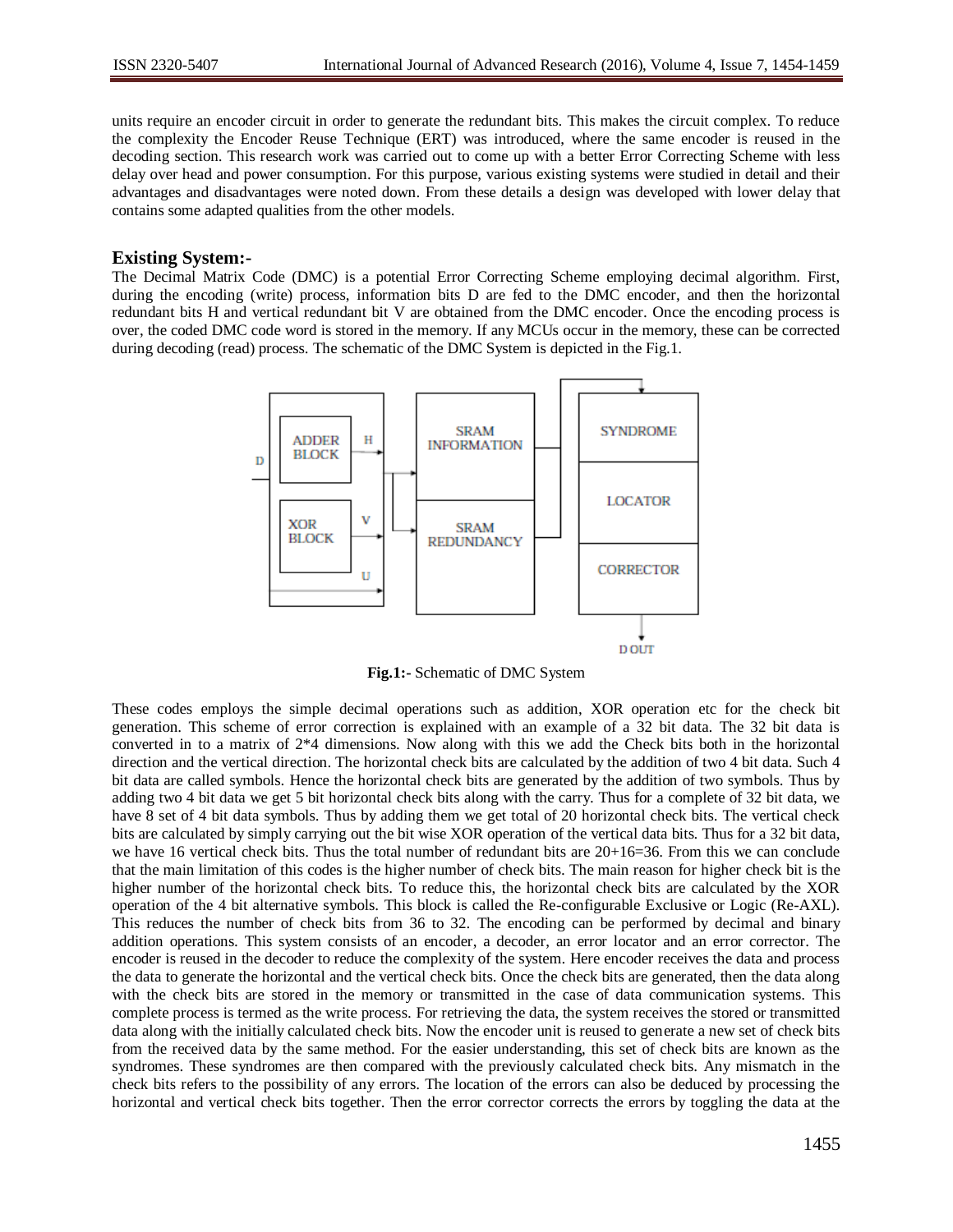error locations. This complete process is termed as the read operation. The encoder that computes the redundant bits using multi bit adders and XOR gates is shown in Fig.2.



**Fig.2:-** DMC Encoder unit

For the convenience, the encoder system is reused in the decoder system. In order to make this possible, a 2 bit enable signal is employed. Whenever the enable signal is 01, the encoder will carry out the write operation. When the enable signal is 10, the encoder will act as a part of decoder to perform the read operation. Table I gives the enable signals and the corresponding operation of the encoder.

**Table I:-** ENCODER OPERATION

| <b>Enable Signal</b> | <b>Encoder Operation</b> |  |
|----------------------|--------------------------|--|
| Uı                   | <b>Write Operation</b>   |  |
|                      | Read Operation           |  |
|                      |                          |  |

# **Proposed System:-**

The speed of execution of any system is influenced by many factors. By using a faster circuit technology to build the processor and the main memory, the performance can be enhanced. Another possibility is to arrange the hardware in such a way that more than one operation can be performed at the same time. Thus the number of operations performed per second is increased even though the elapsed time needed to perform any one operation is not changed. This is the basic concept behind the pipelining of the systems. The schematic representation of the idea of pipelining is depicted in the Fig.3.



**Fig.3:-** The schematic representation of pipelining

In the Pipelined MDMC, the entire DMC is divided in to small units that function simultaneously. The DMC system consists of read and write processes. Initially the inputted data has to be processed for the calculation of horizontal and vertical redundant bits. Then these data along with the vertical and horizontal redundant bits will be stored in the memory. This process is called the write operation. Then the Written data should be retrieved, along with the calculated vertical and horizontal redundant bits. Here the dividing of the DMC is explained in the Fig.4. and Fig.5.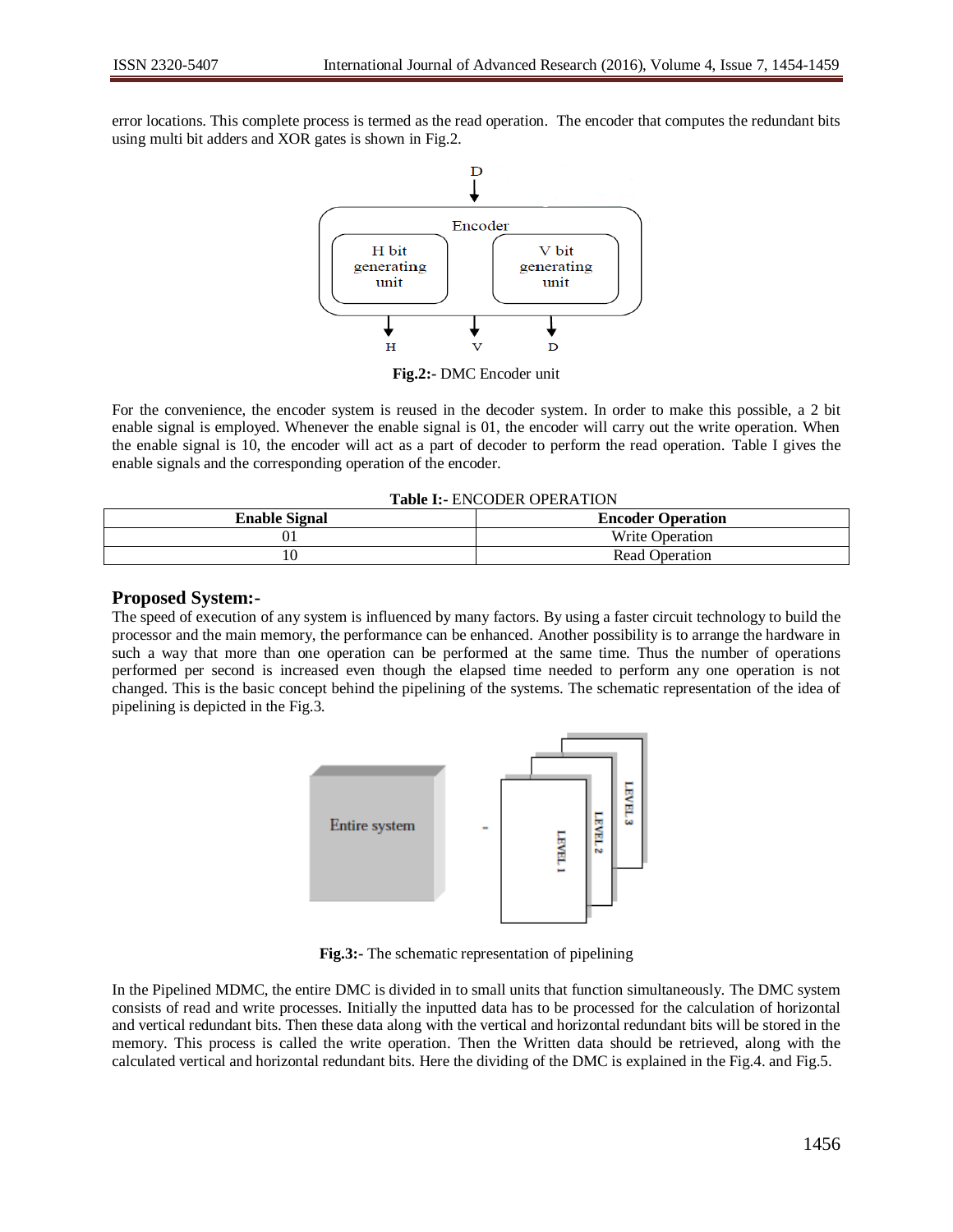



**Fig.5:-** Pipelined MDMC decoder

Later the horizontal and vertical redundant bits will be recalculated from the retrieved data following the same process. These calculated redundant bits and the earlier obtained data bits will be compared. If any variations are there in these redundant bits, that refers to errors in the retrieved data. Now if there are no variations in the retrieved data, then there exist no errors. Inorder to locate the errors if any, the syndromes are calculated. The syndrome is calculated by simply taking the XOR of the earlier calculated redundant bits and the newly calculated redundant bits. The presences of errors are indicated and located by the nonzero syndromes. After locating the errors, these errors will be corrected with an error corrector. Here actually at the location of the erroneous data bit, the stored data is toggled to get the exact data. Finally the corrected data will be fed to the output. This is the entire MDMC system. This can be divided in to the encoding process and the decoding process. By implementing pipelining in the encoding Process, the entire process is divided in to the following layers. Fetching the data, H and V bit calculation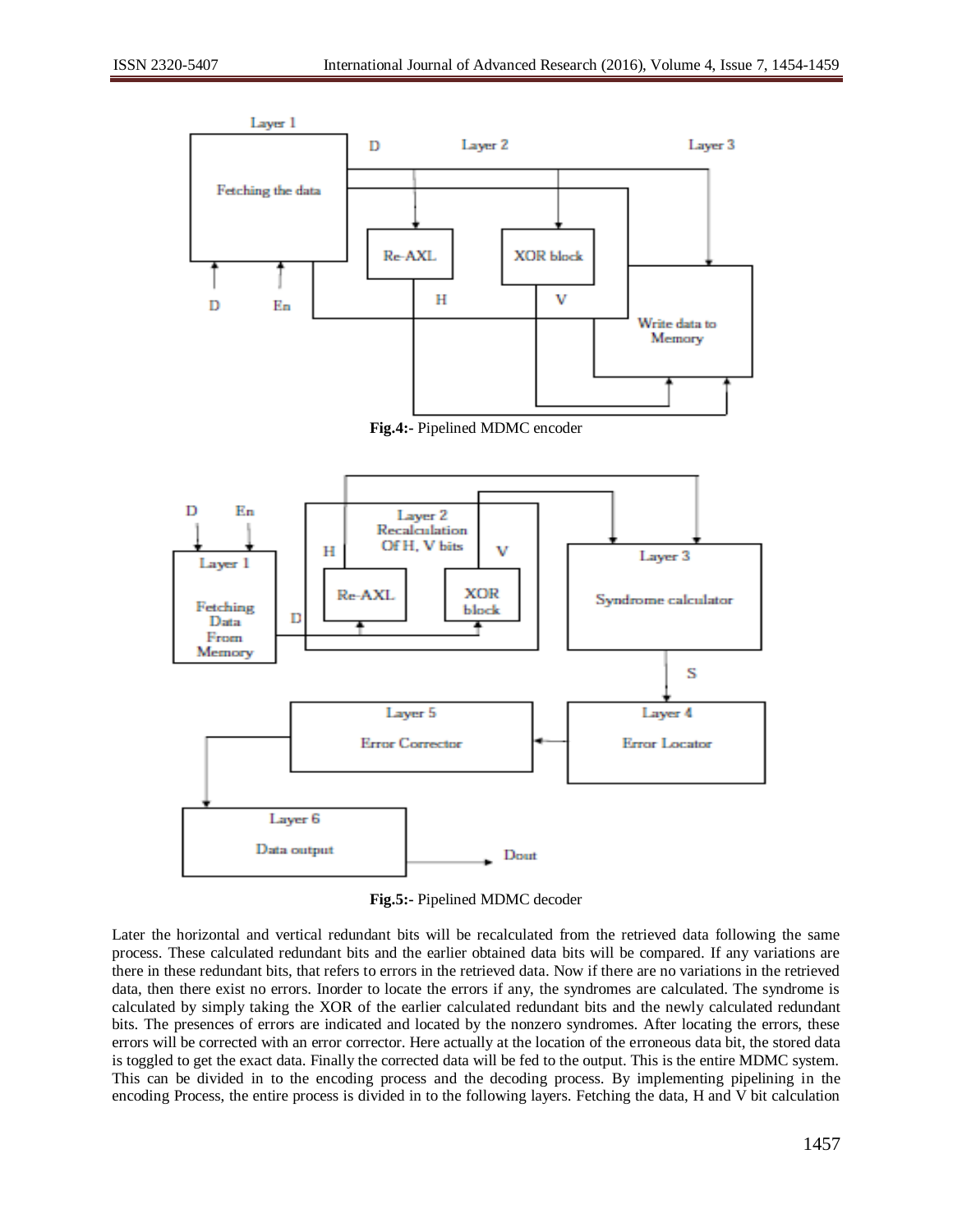and write data, H, V bits in to the memory. Here all these layers function simultaneously. While calculating the redundant bits of the second data set, the third data set can be fetched. Also the first data set can be written in to the memory. Similarly the decoding process is also divided in to different layers. They are fetching the data, Recalculation of redundant bits, Syndrome calculation, Error locator, Error Corrector and Corrected data out. The first layer extracts the data along with the redundant bits from the memory. The second layer recalculates the vertical and the horizontal redundant bits. The third layer calculates the syndromes. The fourth layer locates the errors with the help of the syndromes that are calculated. The fifth layer corrects the errors in the located erroneous bit positions. Finally the corrected data is obtained as the output in the last layer. As we have already seen, these layers work simultaneously and hence the delay over head can be reduced to a greater extend. The pipelined structures will more complex compared to the ordinary structures. The main reason for this is the presence of different layers. In this pipelined structured MDMC, the Re-AXL blocks are employed for the calculation of the horizontal redundant bits. This is much better that the adder blocks used in the DMC systems. This replacement helps in reducing the redundant bits number. Also this has another advantage. By replacing the adder with the Re-AXL block, the rippling will be reduced in the calculation of the horizontal bits. This will also contribute to the reduction in the delay overhead. Also the power consumption will reduce when the rippling reduces. The Encoder Reuse Technique (ERT) is also employed in the Pipelined MDMC. This is because at a time either encoding or decoding is carried out and hence here the encoder can be reused in the decoding also. By adapting the ERT, the complexity of the pipelined structure can be reduced. However, by adapting this method, either the system can act as an encoder or decoder at a time. For the determination of the mode of operation of the encoder an En (enable) signal is used.

# **Result and Discussion:-**

The pipelined MDMC system has been implemented in HDL, simulated with ModelSim and tested for functionality by giving various inputs. The area, power, and critical path delay of extra circuits have been obtained. For the comparison work, the hamming code, DMC and MDMC codes were also simulated. The Pipelined MDMC has superior protection level compared to the hamming, DMC and MDMC codes. The pipelined MDMC also provide effective tolerance against the Multiple Bit Upsets. For each protection code, area, power, and delay overheads of encoder and decoder have been shown in Table II. From Table II, we can observe that the pipelined MDMC has a significant reduction compared with other codes. The area and delay overheads of the hamming code are 58409.1  $\mu$ m<sup>2</sup> and 6.7 ns respectively. The power consumption is 132.3 mW. In the case of the DMC code area delay and power overheads are  $41572.6 \mu m^2$  4.9 ns and 164.24 mW. For the MDMC code area delay and power overheads are 10393.2  $μm<sup>2</sup>$ , 3.2 ns and 122.59 mW. Coming to the pipelined MDMC system the area overhead becomes 25632.9 μm2, delay is 2.76 ns and power consumption is 118.42 mW.

| <b>rapic 11.</b> Overlieau 7 mai vois |                |           |                          |
|---------------------------------------|----------------|-----------|--------------------------|
| <b>ECC</b>                            | $AREA(\mu m2)$ | DELAY(ns) | <b>POWER(milli Watt)</b> |
| <b>Hamming</b>                        | 58409.1        |           | 132.3                    |
| DMC                                   | 41572.6        | 4.9       | 164.24                   |
| <b>MDMC</b>                           | 10393.2        |           | 122.59                   |
| PipelinedMDMC                         | 25632.9        | 2.76      | ' 18.42                  |

**Table II:-** Overhead Analysis

From this information we can understand that the pipelined MDMC has the least power and delay. However in the case of area since the pipelined structure is more complex compared to the other systems. The adder in the DMC was replaced with the Re-AXL which will prevent the rippling of carry. This is also a reason for the reduction in power and delay. However the main source of delay in this circuit (critical path) is the error locator. Here each redundant bit is compared with each other and this requires more time. The synthesized report reveals that the implementation of this pipelined MDMC system requires 140 IO pins, 3 registers, 32 multiplexers, 68 flipflops and latches. The maximum frequency of operation is 186.637 MHz.

# **Conclusion:-**

This paper analyses the various existing coding techniques that are used for error correction in the digital systems. Some systems show adequate improvement in area and power analysis but fails in the delay analysis. Some other works that are considered fails to give improvement in any fields. By analyzing table, it can be concluded that the Modified Decimal Matrix Codes (MDMC) is efficient among the existing method. The MDMC code provides single and double error correction .It also provides higher tolerance against large MCUs. However this research work succeeds in developing a better Error Correcting System with reduced delay area and power consumption. A